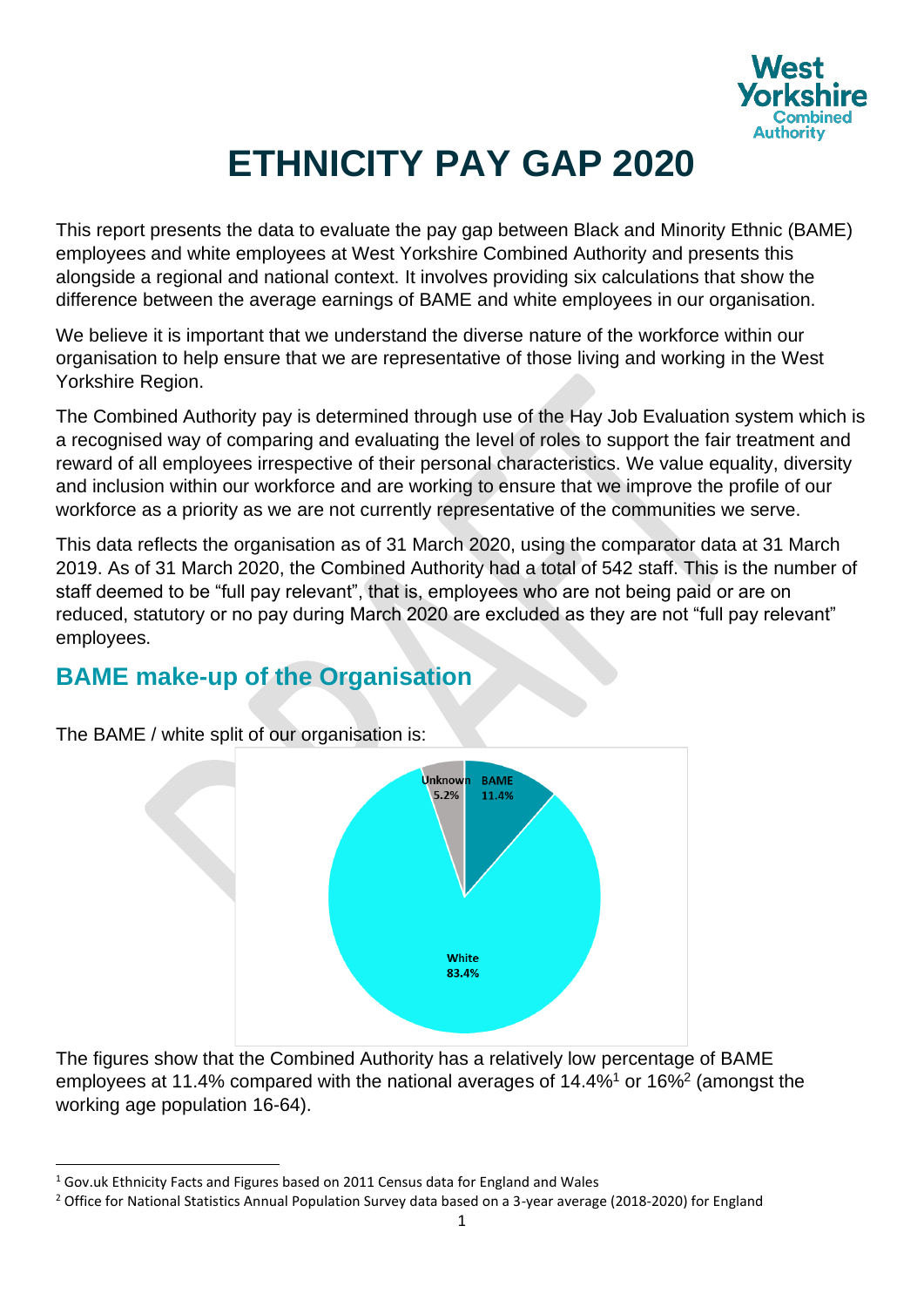

The BAME employee percentage has increased by 0.9% compared to the 2019 figure of 10.5%.

We are committed to achieving a more diverse workforce and are actively working towards practical steps to target our recruitment activity to diverse groups.

[The Race Disparity Audit](https://www.gov.uk/government/publications/race-disparity-audit) reports that across the workforce in public sector there is a high level of unknown or undisclosed information on ethnicity. The case is the same for the Combined Authority, where we have a number of employees who have opted not to share their ethnic status with us – currently 5.2% (28 employees). We need to understand the reasons for this and work to ensure everyone in our workforce is comfortable with sharing with us with this information.

#### **Our pay gap**

We have calculated our mean pay gap. This calculation compares the average pay of BAME employees against the average pay of white employees and calculates the percentage difference.

We have also calculated our median pay gap. This calculation looks at the mid earning point of BAME employees and compares this to the mid earning point of white employees and calculates the percentage difference.



These figures are based upon employees who have provided their ethnicity status.

BAME employees earn on average 9.9% less than our white employees.

point for the earnings of our BAME employees is 6.3% lower than that of our white employees.

Our mean and median pay for BAME employees is 9.9% and 6.3% lower than for white employees (this compares to 9.6% & 7.3% respectively in 2019).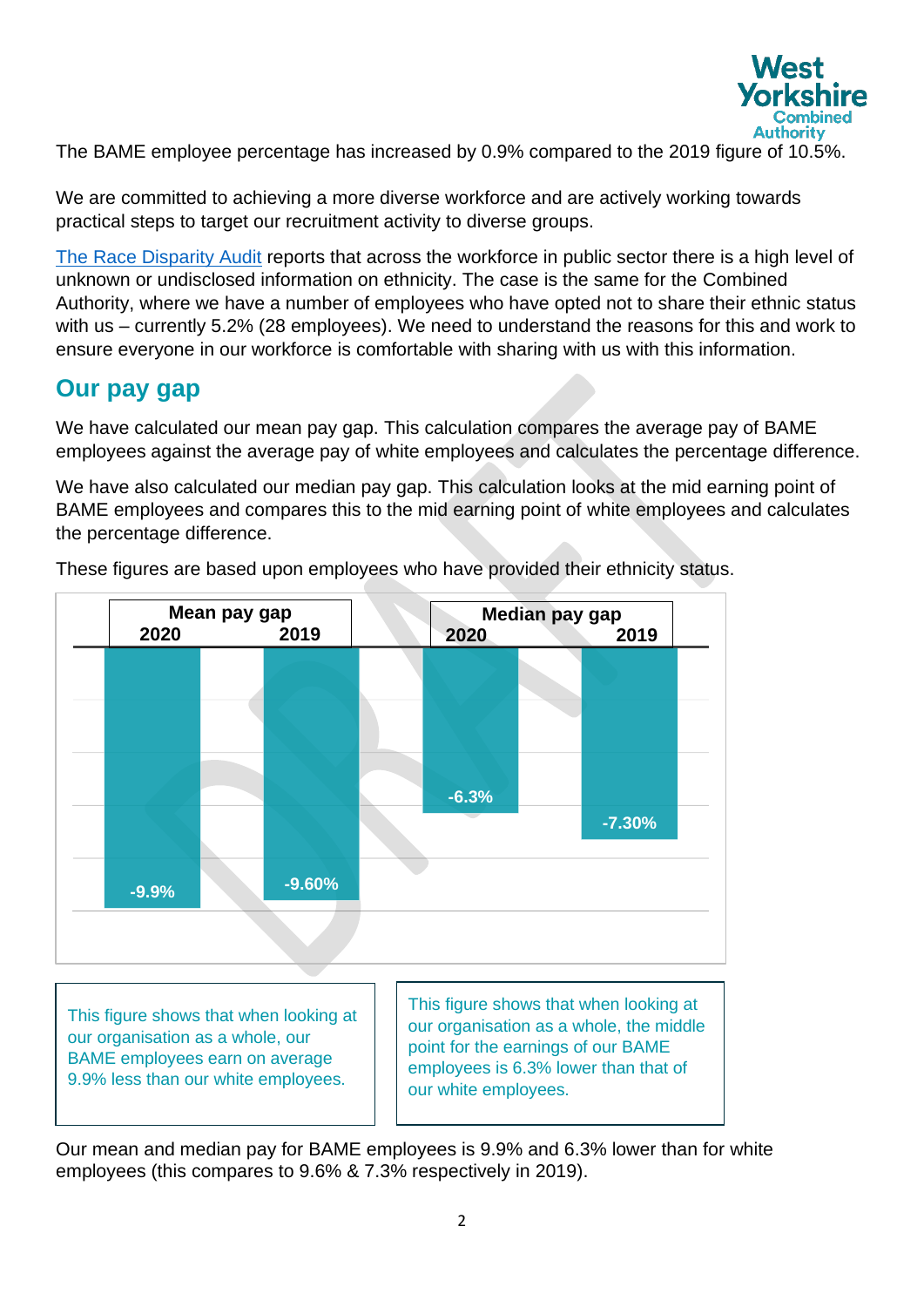

The table below provides an analysis by grade (of those that have declared their ethnicity) comparing the number of BAME employees to the wider workforce.

| Grade         | Total employees (all<br>ethnicity) | <b>Total employees (BAME)</b> |
|---------------|------------------------------------|-------------------------------|
| A             | 1                                  | $\boldsymbol{0}$              |
| B             | $\overline{2}$                     | 1                             |
| $\mathsf C$   | 46                                 | 3                             |
| D             | 11                                 | 1                             |
| E             | 53                                 | 10                            |
| F             | 19                                 | $\,6$<br>e e contro           |
| G             | 40                                 | 3                             |
| H             | 45                                 | $\overline{\mathbf{4}}$       |
|               | 59                                 | 10                            |
| J             | 67                                 | $\,8\,$                       |
| Κ             | 65                                 | $\bf 8$                       |
| L             | 52                                 | 3                             |
| M             | 24                                 | 4                             |
| N             | 9                                  | $\boldsymbol{0}$              |
| O             | 12                                 | 1                             |
| P             | 3                                  | $\boldsymbol{0}$              |
| Q             | $\mathbf{1}$                       | $\boldsymbol{0}$              |
| R             | $\overline{\mathbf{4}}$            | $\boldsymbol{0}$              |
| <b>MD</b>     | $\mathbf{1}$                       | $\pmb{0}$                     |
| Not declared  | 28                                 |                               |
| All employees | 542                                | 62                            |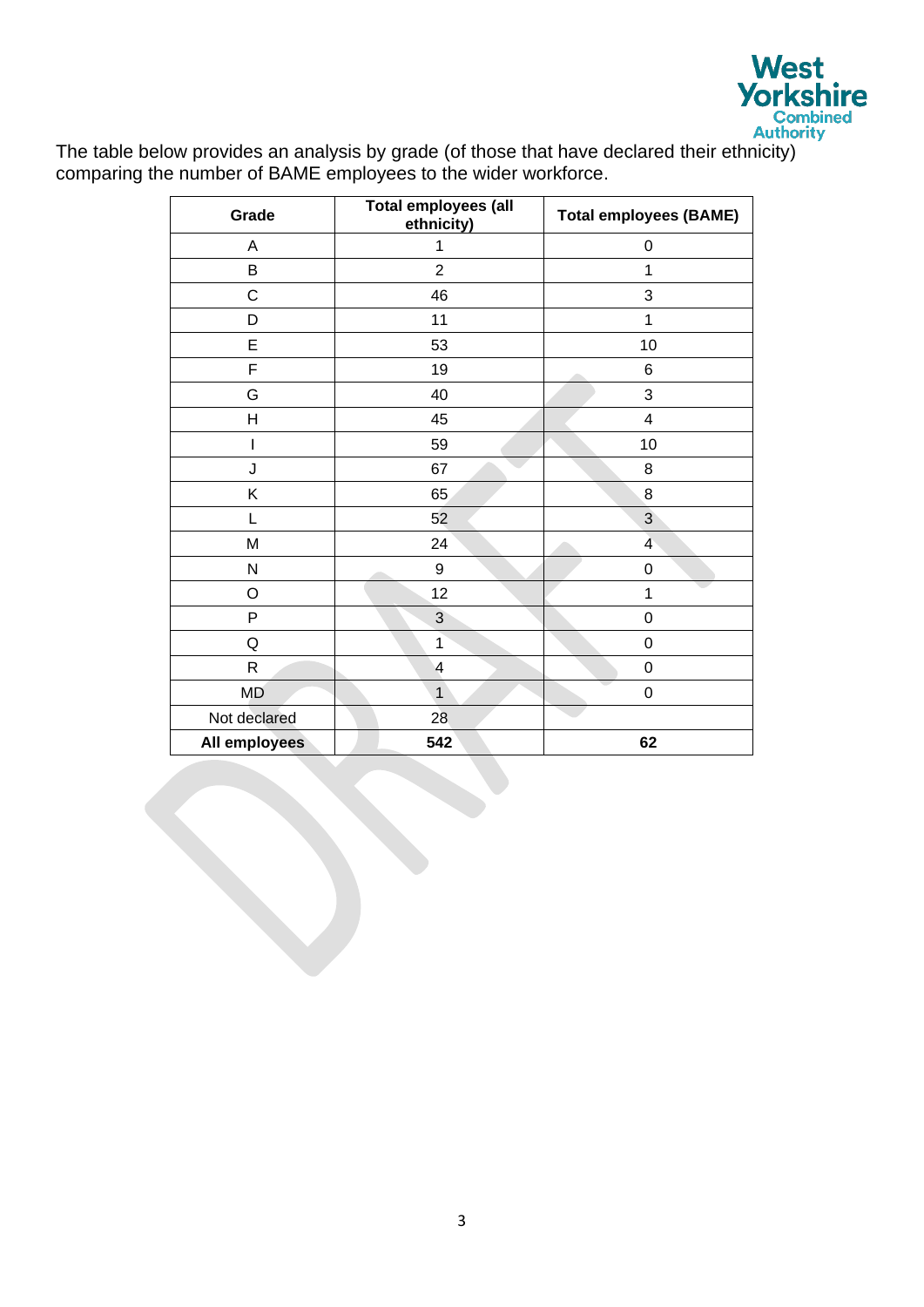



# **Percentage in Pay Quartiles by Ethnicity**

60% of the BAME employees are in the lower middle and lower pay quartiles; this is reflective of the public sector as a whole, with the Race Disparity Audit reporting that minority ethnic employees are generally paid in the lower pay grades. Just less than twice the number of our BAME employees are paid in the lower quartile rather than in the upper quartile (18 employees in the lower, 10 employees in the upper).

These figures have remained consistent compared to the 2019 figures with BAME staff paid at the Upper quartile at 7.3%, Upper Middle at 11.4%, Lower Middle at 14.5% and Lower at 11.4%.

## **National & regional BAME data and ethnicity recording**

Listed below are the BAME percentages of the population at national, regional and local levels.

Nationally for England & Wales the BAME percentage is 14.4% whereas across the Yorkshire & Humber region it is 13%.

In the West Yorkshire local authority regions, the BAME percentages of the population are as follows:

Bradford 36%, Calderdale 12%, Kirklees 24%, Leeds 17% & Wakefield 5%.

The figures listed above are taken from the diversity explorer and are based on the 2011 census for England and Wales for people of working age 16-64.

Whilst the 2011 census is the most current complete set of population data, more up-to-date data exists that we can utilise. The Annual Population Survey (APS) published by the Office for National Statistics (ONS) is a continuous household survey, covering the UK, with the aim of providing estimates between censuses of main social and labour market variables at a local area level.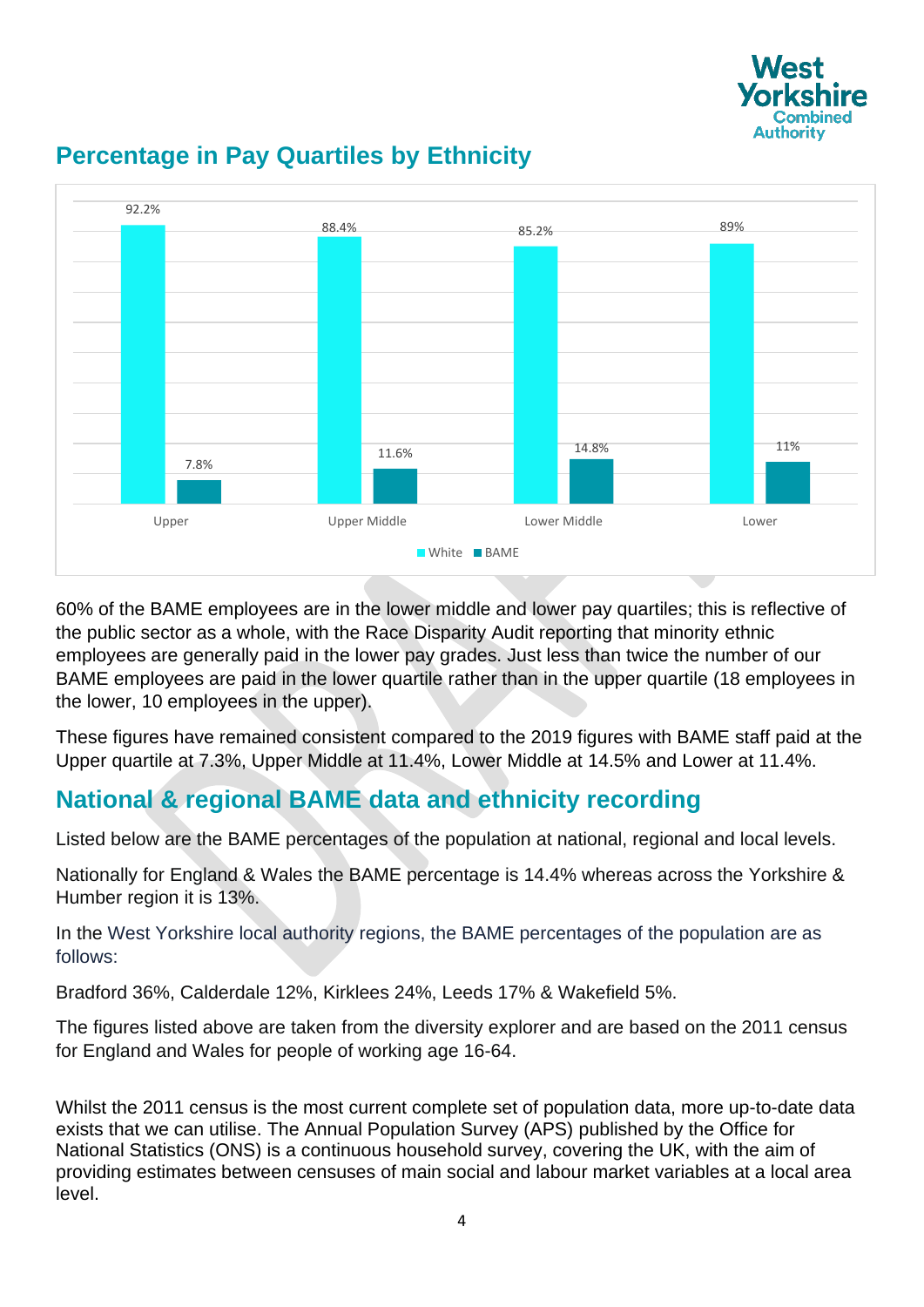

Based on a 3-year average (2018-2020) for residents aged 16-64, we have used the APS data to calculate the comparative BAME population figures for the West Yorkshire region as well as the local authority districts as follows:

West Yorkshire 17.3%, Bradford 30.1%, Calderdale 9.5%, Kirklees 20%, Leeds 14.3% & Wakefield 6.3%.

At 11.4% of our workforce, the organisation falls short of being representative of the West Yorkshire regional population at 13% (or 17.3% using the more recent annual survey data) and recognises that further work in this area needs to be undertaken to improve the workforce profile.

In our collection of data for new starters and for any recruitment we use the same 18 ethnicity categories as recommended for use by the government when asking for someone's ethnicity in England & Wales. These are grouped into 5 ethnic groups (listed in Appendix A), each with an 'Other' option where people can write in their ethnicity using their own words. These same groups were also used in the 2011 census of England and Wales.

### **What we are doing to eradicate the Ethnic Minority Pay Gap**

- We have set a target to increase our BAME employees overall by an additional 5% during 2021/22
- We pay a Living Wage foundation supplement to lower paid workers and are working towards apply for Living Wage Foundation accreditation
- We have improved our recruitment policy with training on unconscious bias in recruitment
- We are reviewing where we advertise to enable a more diverse recruitment pool
- We have introduced employee networks including the BAME Staff Network
- We have formed an Equalities Action Plan set against the Equalities Local Government Framework standards
- Our SLT is formulating an equality, diversity and inclusion vision which references proactively recruiting people from groups that are under-represented in our workforce, and support their progression, in order to make our teams more representative of the communities we are here to serve
- Approved the recruitment to a new Equality, Diversity and Inclusion Officer to support this work
- As part of the Business Planning Programme for 2021/22 included a component on work necessary to improve the organisations diversity profile though improved recruitment reach and processes

## **Suggested Future Focus to Reduce our Pay Gap:**

- Work with our employee networks to develop more innovative approaches to recruitment to enable us to target BAME candidates as part of the business planning 2021/22
- Network across the Leeds City Region members and other regional public sector organisations to access and attract those from ethnic minorities in our region
- Combine our focus on creating more female managers with attracting and recruiting more BAME female managers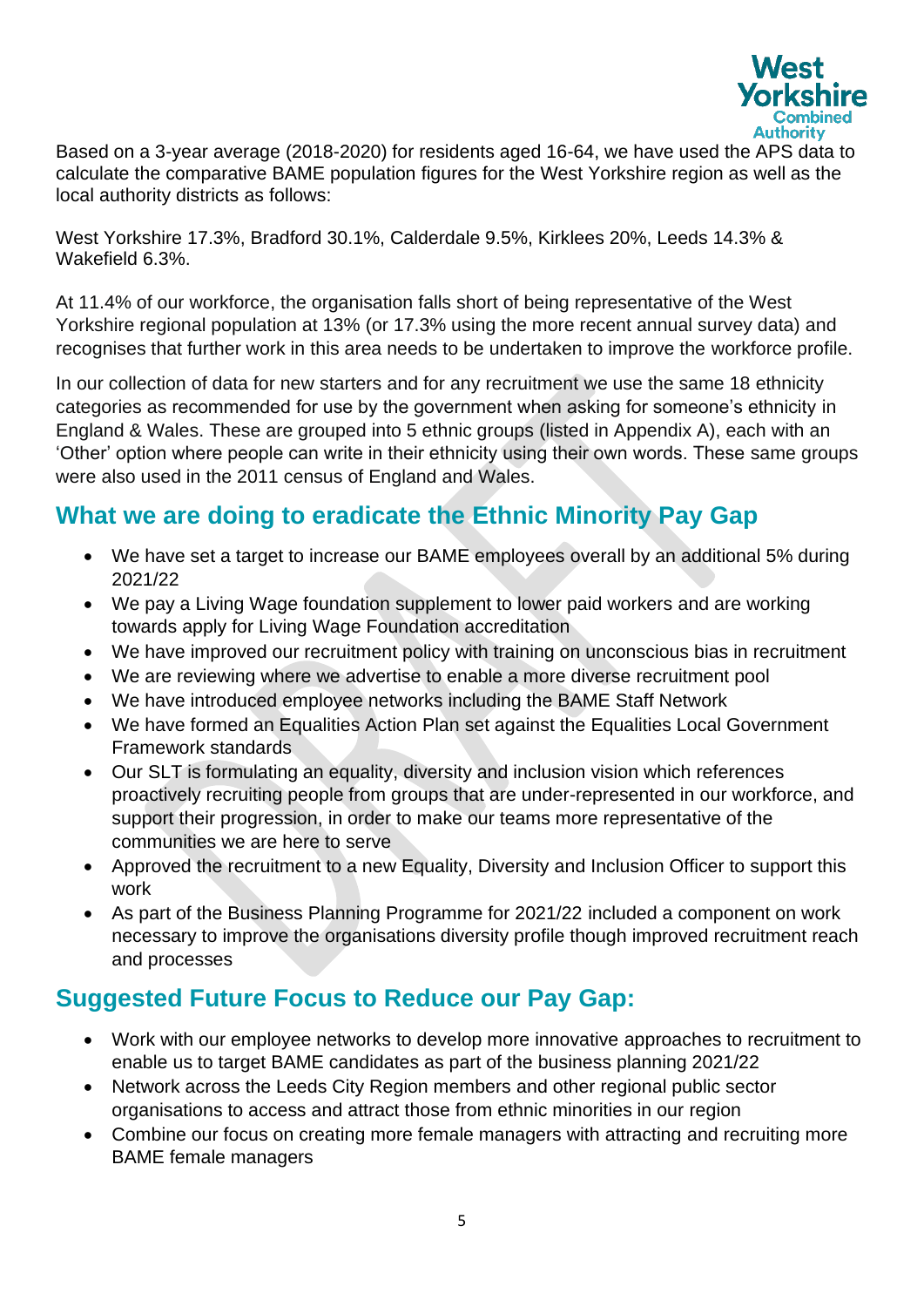

• Focus early talent/ apprentice recruitment campaigns on BAME groupings in deprived areas